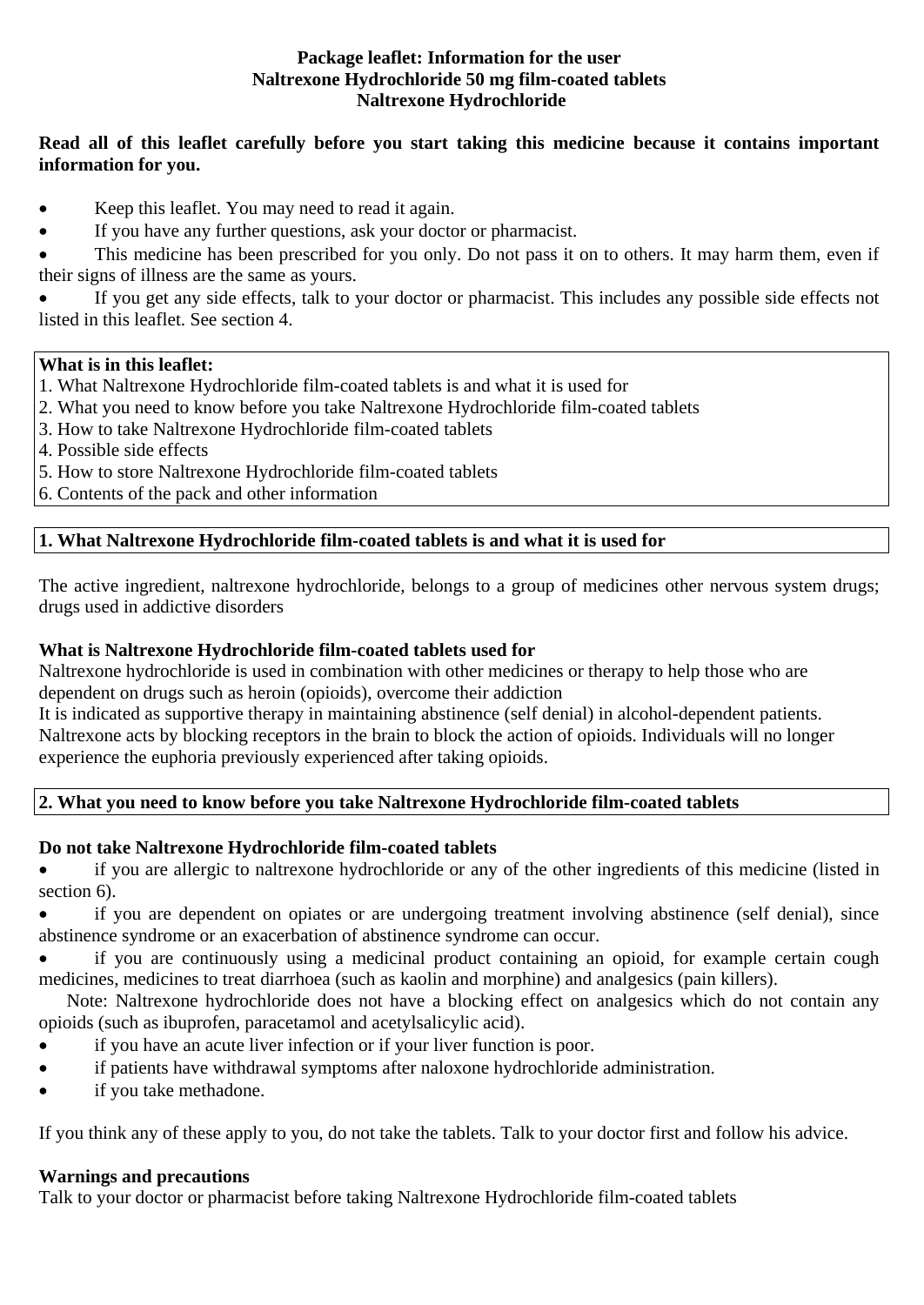If you have liver or kidney diseases. Patients who have used Naltrexone Hydrochloride film-coated tablets can still have hypersensitivity reactions when taking medicines containing opiates, even in the period after use.

 Before starting the treatment. Your doctor may carry out a blood test. Blood tests are also necessary during treatment, because Naltrexone Hydrochloride film-coated tablets is processed by the liver and these tests show how well your liver is working.

 If patient needs opioid treatment e.g. opioid analgesic or anaesthesia in emergency situation, opioid dose is higher to achieve the therapeutic effect. In these cases respiratory depression and circulatory effect will be more profound and longer lasting.

- Naltrexone treatment must begin only when the opioid has been discontinued for a sufficiently long period (about 5 to 7 days for heroin and at least 10 days for methadone).
- Liver function test abnormalities have been reported in obese and elderly patients taking naltrexone who have no history of drug abuse.

 It is important to stop taking Naltrexone Hydrochloride film-coated tablets immediately and to tell your doctor in the event of the following symptoms: persistent abdominal pain, white stools, dark urine or if your eyes and/or skin turn yellow.

Consult your doctor if one of the above warnings applies to you, or has done so in the past.

#### **Children and adolescents**

Naltrexone should not be used in children and adolescents under 18 years of age, since clinical data in this agegroup are lacking. Safe use in children has not been established.

#### **Use in older people**

There are insufficient data on the safety and efficacy of naltrexone for this indication in elderly patients.

#### **Other medicines and Naltrexone Hydrochloride film-coated tablets**

Tell your doctor or pharmacist if you are taking, have recently taken or might take any other medicines.

 Simultaneous use of Naltrexone Hydrochloride film-coated tablets and medicines containing opiates must be avoided. If you try to overcome the blocking action of Naltrexone Hydrochloride film-coated tablets with large quantities of opioids, you will find yourself in great difficulties. Such action can lead to breathlessness, coma and can even be fatal.

 Simultaneous use of Naltrexone Hydrochloride film-coated tablets and thioridazine can cause drowsiness. No other harmful affects due to interaction between Naltrexone Hydrochloride film-coated tablets and other medicines are known.

Medicines can have a reciprocal effect on one another.

### **Naltrexone Hydrochloride film-coated tablets with food and drink**

Taking food and drink has no influence on your treatment with Naltrexone Hydrochloride film-coated tablets.

### **Pregnancy and breast-feeding**

The safety of using Naltrexone Hydrochloride film-coated tablets during pregnancy has not been demonstrated. It is not known whether naltrexone is excreted in breast milk. Because the safety of using naltrexone in neonates and children has not been demonstrated, breast-feeding is not advised while using Naltrexone Hydrochloride film-coated tablets.

If you are pregnant or breast-feeding, think you may be pregnant or are planning to have a baby, ask your doctor or pharmacist for advice before taking this medicine.

### **Driving and using machines**

Naltrexone may impair the mental and/or physical abilities required for performance of potentially hazardous tasks such as driving a car or operating machinery.

### **Naltrexone Hydrochloride film-coated tablets contains lactose monohydrate**

This medicinal product contains 192.85 mg of lactose. According to dosage recommendations each dose supplies up to 192.85 mg of lactose. If you have been told by your doctor that you have an intolerance to some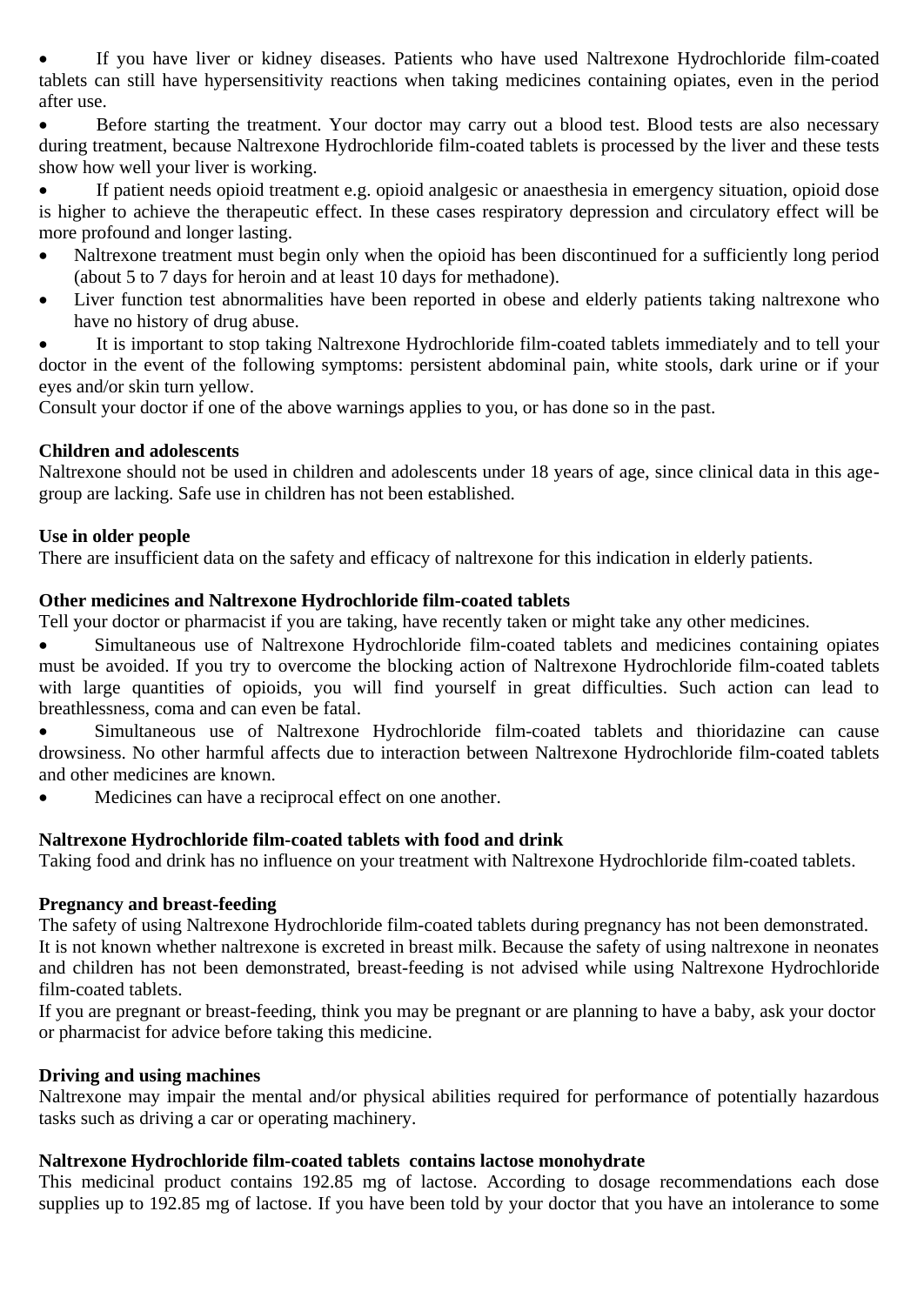sugars, contact your doctor before taking this medicinal product.

# **3. How to take Naltrexone Hydrochloride film-coated tablets**

Always take this medicine exactly as your doctor or pharmacist has told you. Check with your doctor or pharmacist if you are not sure.

The recommended dose is 1 tablet per day unless a different dose has been prescribed by your doctor.

• Naltrexone Hydrochloride film-coated tablets taken orally with small amount of liquid.

 Before starting to take Naltrexone Hydrochloride film-coated tablets, you must not have used any other opiates for at least 7-10 days. Your doctor can use a test to establish whether you are clear of these drugs before you start the treatment. Generally speaking, treatment begins at a dose of 1/2 tablet per day (25 mg), later increased to 1 tablet per day (50 mg).

- Naltrexone Hydrochloride film-coated tablets must be used exclusively for the disorder for which your doctor has prescribed this medicine.
- It is important to follow your doctor's instructions closely with respect to the dosage.

 It is important that you take Naltrexone Hydrochloride film-coated tablets for the period of time prescribed by your doctor. The treatment can last for three months or longer, according to the judgment of your doctor. Naltrexone Hydrochloride film-coated tablets should be combined with other forms of treatment.

If you notice that the effect of Naltrexone Hydrochloride film-coated tablets is too strong or not strong enough, consult your doctor or pharmacist.

# **If you take more Naltrexone Hydrochloride film-coated tablets than you should**

If you have taken more than the prescribed number of tablets, you should inform your doctor immediately.

## **If you forget to take Naltrexone Hydrochloride film-coated tablets**

You can still take the Naltrexone Hydrochloride film-coated tablets when you remember. Do not take a double dose to make up for a forgotten dose.

### **If you stop taking Naltrexone Hydrochloride film-coated tablets**

If you consider stopping before the end of the agreed period of treatment, always discuss this with your doctor.

If you have any further questions on the use of this medicine, ask your doctor or pharmacist.

### **4. Possible side effects**

Like all medicines, this medicine can cause side effects, although not everybody gets them. Naltrexone Hydrochloride film-coated tablets can affect your liver function. Your doctor may carry out blood test before you start treatment and at various times during treatment to monitor your liver function.

If you notice any of the following, **stop taking** Naltrexone Hydrochloride film-coated tablets and contact your doctor **immediately:** 

- Abdominal pain lasting more than a few days
- White bowel movements
- Dark urine
- Yellowing of your eyes

As these may be signs that your liver isn't working well.

If you notice any of the following, tell your doctor immediately:

- Swelling of the face, lips, or tongue
- Skin rash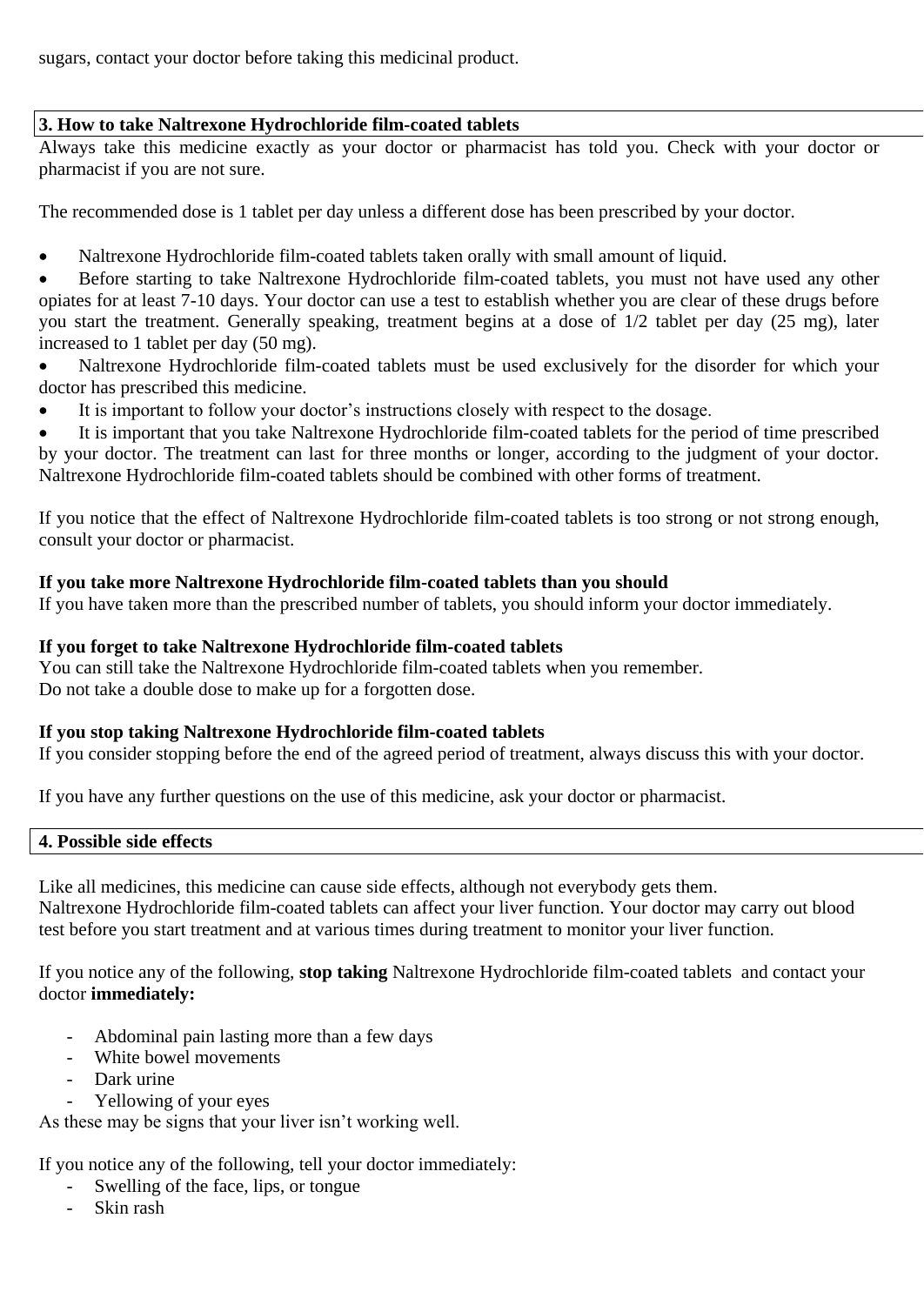## - Difficulty breathing

As these may be signs of an allergic reaction

## **Very common (may affect more than 1 in 10 people)**

- Difficulty sleeping
- Anxiety or nervousness
- Abdominal cramps and pain
- Feeling sick and/or being sick
- Lack of energy or strength
- Joint and/or muscle pain
- Headaches
- Fast or irregular heartbeat
- Restlessness

#### **Common (may affect up to 1 in 10 people)**

- Irritability
- Mood swings
- Increased energy
- Despodency
- Dizziness
- Shivering
- Increased or excessive sweating
- Vertigo
- Increased lacrimation
- Increased heart beat
- Palpitations
- Change in ECG readings
- Pain in the chest
- Diarrhoea
- Constipation
- Rash
- Urine retention
- Delayed ejaculation
- Erectile dysfunction
- Lack of appetite
- Thirst
- Energy increased
- Chills

### **Uncommon (may affect up to 1 in 100 people)**

- Some infections (e.g. Oral herpes, tinea pedis)
- Swollen/enlarged lymph nodes
- Hallucinations
- Confusional state
- Depression
- Paranoia
- Disorientation
- Nightmare
- Agitation
- Reduced libido
- Abnormal dreams
- Tremor
- Drowsiness
- Blurred vision
- Irritation in eye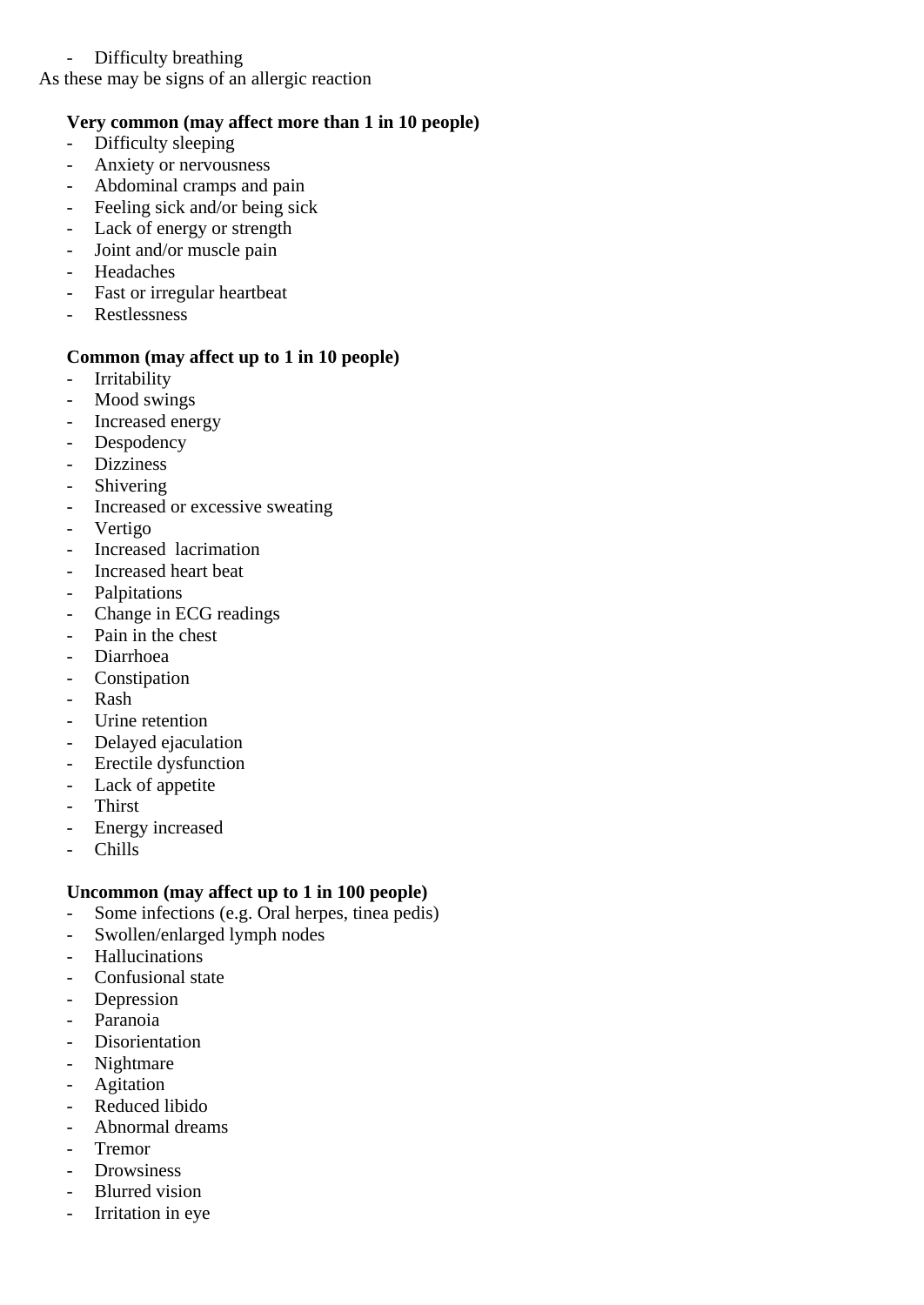- Abnormal intolerance to visual perception of light
- Swelling of eyes
- Eye pain
- Strain in eye
- Ear discomfort
- Ear pain
- Ringing of ear
- Vertigo
- Blood pressure fluctuation
- Flushing
- Nasal congestion & discomfort
- Sneezing
- Sputum increased
- Sinus problems
- Voice disorders
- Shortness of breath/difficulty in breathing
- Cough
- Yawning
- Runny nose
- Flatulence
- Piles
- Ulcer
- Dry mouth
- Liver disorders (including inflammation of liver)
- Increase in liver enzymes
- Greasy skin
- Pruritus
- Acne
- Hair loss
- Groin pain
- Increased urination
- Inflammation of urinary bladder
- Increased appetite
- Weight loss
- Weight gain
- Fever
- Pain
- Coldness in hands or feet
- Feeling hot

# **Rare (may affect up to 1 in 1,000 people)**

- Suicidal thoughts
- Attempt to suicide
- Bleeding disorder
- Speech disorder

# **Very rare (may affect up to 1 in 10,000 people)**

- Euphoria
- Skin rash/ eruptions
- Skeletal muscle damage

# **Reporting of side effects**

If you get any side effects, talk to your doctor, pharmacist or nurse. This includes any possible side effects not listed in this leaflet. You can also report side effects directly (see details below). By reporting side effects you can help provide more information on the safety of this medicine.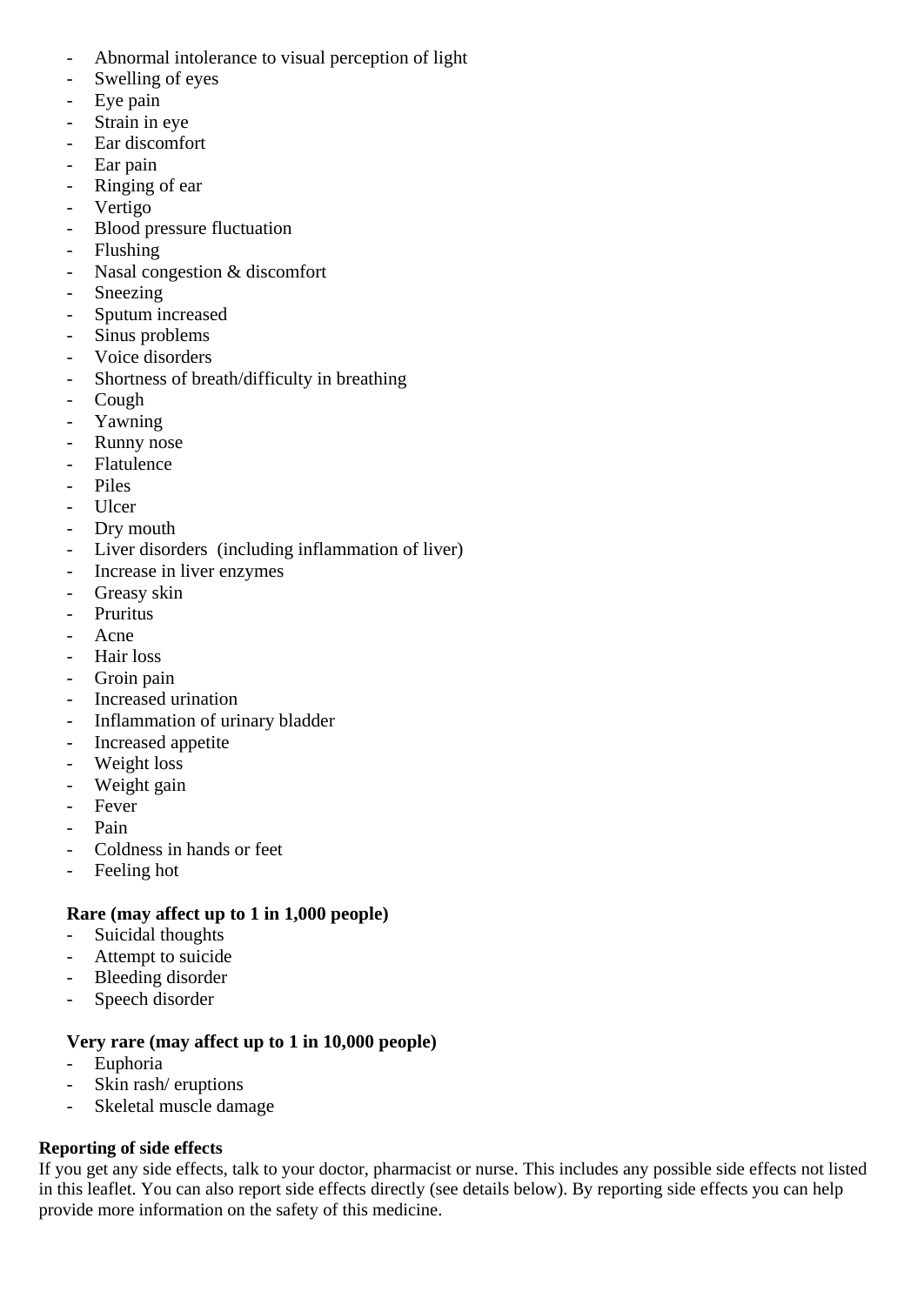**For United Kingdom:**Yellow Card Scheme Website: www.mhra.gov.uk/yellowcard **For Ireland** - FREEPOST Pharmacovigilance Section Irish Medicines Board Kevin O'Malley House Earlsfort Centre Earlsfort Terrace Dublin 2 Tel: +353 1 6764971 Fax: +353 1 6762517 Website: www.imb.ie e-mail: [imbpharmacovigilance@imb.ie](mailto:imbpharmacovigilance@imb.ie)

### **5. How to store Naltrexone Hydrochloride film-coated tablets**

- Keep this medicine out of the sight and reach of children.
- Do not use this medicine after the expiry date, which is stated on the label after 'EXP'. The expiry date refers to the last day of that month.
- This medicinal product does not require any special storage conditions.

 Do not throw away any medicines via wastewater or household waste. Ask your pharmacist how to throw away medicines you no longer use. These measures will help to protect the environment.

### **6. Contents of the pack and other information**

#### **What Naltrexone Hydrochloride film-coated tablets contains**

The active substance is Naltrexone hydrochloride.

Each film-coated tablet contains 50 mg Naltrexone Hydrochloride.

The other ingredients are:

Core Tablet: lactose monohydrate, cellulose microcrystalline, crospovidone, colloidal anhydrous silica, magnesium stearate

Film-coating: hypromellose (E464), macrogol 400, polysorbate 80 (E433), iron oxide yellow (E172), iron oxide red (E172), titanium dioxide (E171)

### **What Naltrexone Hydrochloride film-coated tablets looks like and contents of the pack**

Naltrexone Hydrochloride film-coated tablets are available as yellow coloured, oval, biconvex, film coated tablets with breakline on one side and plain on other side. The tablet can be divided into equal halves.

Naltrexone Hydrochloride film-coated tablets are available in white opaque PVC/PE/Aclar-Alu blister and Alu – Alu blister packs containing 7, 14, 28, 30, 50 and 56 tablets. Not all pack sizes may be marketed.

# **Marketing Authorisation holder & Manufacturer:**

### **Marketing Authorisation holder**

Accord Healthcare Ireland Limited, Euro House, Euro Business Park, Little Island,